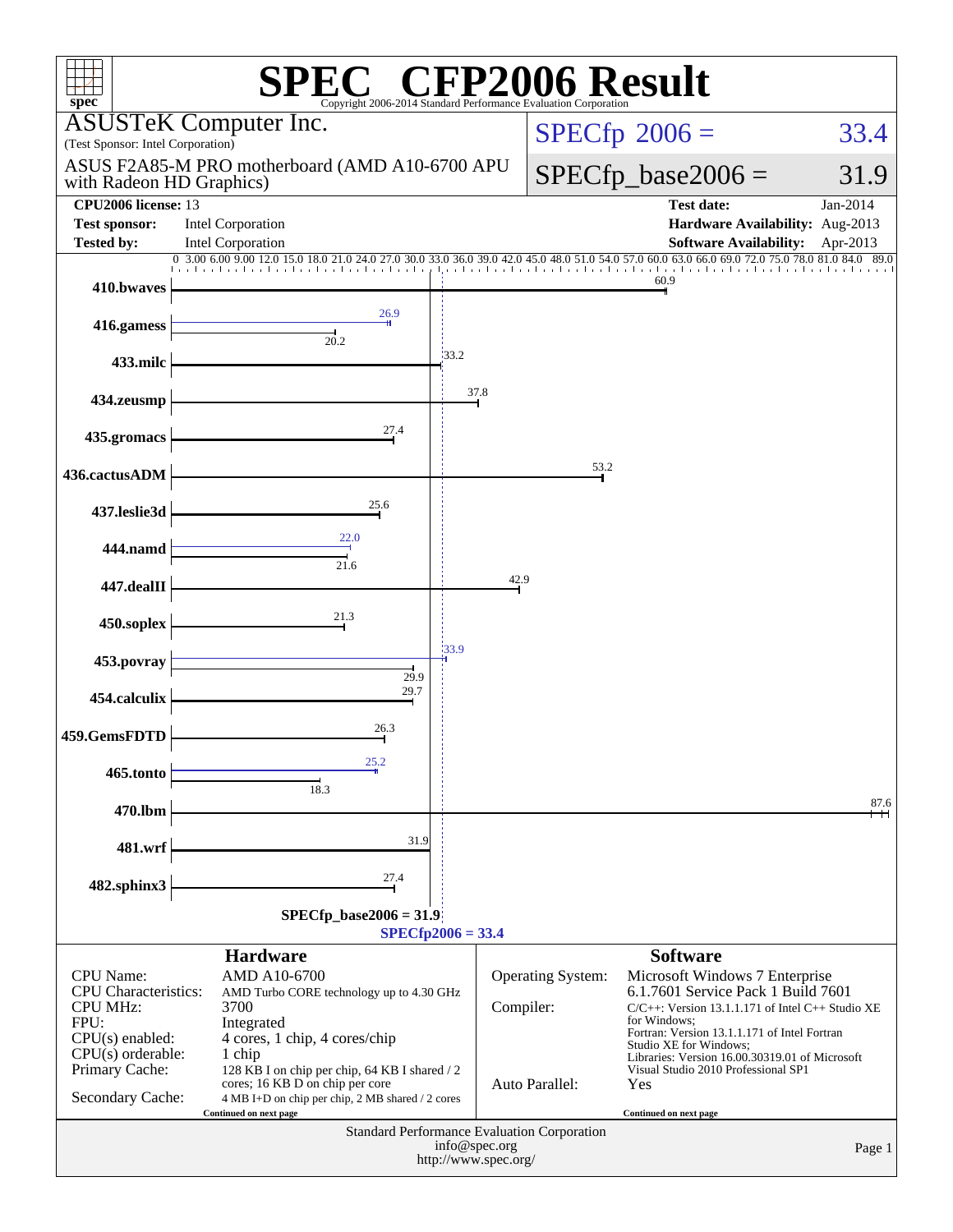| <b>SPEC CFP2006 Result</b><br>Copyright 2006-2014 Standard Performance Evaluation Corporation<br>spec <sup>®</sup> |                                                                                                                                                    |       |                               |       |                |       |                                                                                                                                                                                                                             |                |                               |              |                |              |
|--------------------------------------------------------------------------------------------------------------------|----------------------------------------------------------------------------------------------------------------------------------------------------|-------|-------------------------------|-------|----------------|-------|-----------------------------------------------------------------------------------------------------------------------------------------------------------------------------------------------------------------------------|----------------|-------------------------------|--------------|----------------|--------------|
|                                                                                                                    | <b>ASUSTeK Computer Inc.</b>                                                                                                                       |       |                               |       |                |       |                                                                                                                                                                                                                             | $SPECfp2006 =$ |                               |              |                | 33.4         |
|                                                                                                                    | (Test Sponsor: Intel Corporation)<br>ASUS F2A85-M PRO motherboard (AMD A10-6700 APU<br>with Radeon HD Graphics)                                    |       |                               |       |                |       | $SPECfp\_base2006 =$                                                                                                                                                                                                        |                |                               |              | 31.9           |              |
|                                                                                                                    | CPU <sub>2006</sub> license: 13<br><b>Test date:</b>                                                                                               |       |                               |       |                |       |                                                                                                                                                                                                                             |                |                               | Jan-2014     |                |              |
| <b>Test sponsor:</b>                                                                                               | Hardware Availability: Aug-2013<br><b>Intel Corporation</b>                                                                                        |       |                               |       |                |       |                                                                                                                                                                                                                             |                |                               |              |                |              |
|                                                                                                                    | Intel Corporation<br><b>Software Availability:</b><br><b>Tested by:</b><br>Apr-2013                                                                |       |                               |       |                |       |                                                                                                                                                                                                                             |                |                               |              |                |              |
| Other Cache:<br>Memory:                                                                                            | L3 Cache:<br>None<br>None<br>4 GB (2 x 2 GB 1Rx8 PC3-12800U-11)<br>Disk Subsystem:<br>250 GB Seagate SATA HDD, 7200 RPM<br>Other Hardware:<br>None |       |                               |       |                |       | File System:<br><b>NTFS</b><br>Default<br><b>System State:</b><br><b>Base Pointers:</b><br>32/64-bit<br>Peak Pointers:<br>32/64-bit<br>SmartHeap Library Version 10.0 from<br>Other Software:<br>http://www.microquill.com/ |                |                               |              |                |              |
|                                                                                                                    | <b>Results Table</b>                                                                                                                               |       |                               |       |                |       |                                                                                                                                                                                                                             |                |                               |              |                |              |
| <b>Benchmark</b>                                                                                                   | <b>Seconds</b>                                                                                                                                     | Ratio | <b>Base</b><br><b>Seconds</b> | Ratio | <b>Seconds</b> | Ratio | <b>Seconds</b>                                                                                                                                                                                                              | <b>Ratio</b>   | <b>Peak</b><br><b>Seconds</b> | <b>Ratio</b> | <b>Seconds</b> | <b>Ratio</b> |
| 410.bwayes                                                                                                         | 223                                                                                                                                                | 61.1  | 223                           | 60.9  | 223            | 60.9  | 223                                                                                                                                                                                                                         | 61.1           | 223                           | 60.9         | 223            | 60.9         |
| 416.gamess                                                                                                         | 971                                                                                                                                                | 20.2  | 974                           | 20.1  | 968            | 20.2  | 737                                                                                                                                                                                                                         | 26.6           | 729                           | 26.9         | 726            | 27.0         |
| $433$ .milc                                                                                                        | 276                                                                                                                                                | 33.2  | 277                           | 33.2  | 277            | 33.2  | 276                                                                                                                                                                                                                         | 33.2           | 277                           | 33.2         | 277            | 33.2         |
| 434.zeusmp                                                                                                         | 241                                                                                                                                                | 37.8  | 241                           | 37.8  | 240            | 37.9  | 241                                                                                                                                                                                                                         | 37.8           | 241                           | 37.8         | 240            | 37.9         |
| 435.gromacs                                                                                                        | 261                                                                                                                                                | 27.4  | 261                           | 27.4  | 261            | 27.3  | 261                                                                                                                                                                                                                         | 27.4           | 261                           | 27.4         | 261            | 27.3         |
| 436.cactusADM                                                                                                      | 225                                                                                                                                                | 53.2  | 225                           | 53.1  | 224            | 53.3  | 225                                                                                                                                                                                                                         | 53.2           | 225                           | 53.1         | 224            | 53.3         |
| 437.leslie3d                                                                                                       | 367                                                                                                                                                | 25.6  | 367                           | 25.6  | 366            | 25.7  | 367                                                                                                                                                                                                                         | 25.6           | 367                           | 25.6         | 366            | 25.7         |
| 444.namd                                                                                                           | 372                                                                                                                                                | 21.6  | 371                           | 21.6  | 372            | 21.6  | 365                                                                                                                                                                                                                         | 22.0           | 365                           | 22.0         | 365            | 22.0         |
| 447.dealII                                                                                                         | 267                                                                                                                                                | 42.9  | 267                           | 42.8  | 267            | 42.9  | 267                                                                                                                                                                                                                         | 42.9           | 267                           | 42.8         | 267            | 42.9         |
| 450.soplex                                                                                                         | 392                                                                                                                                                | 21.3  | 391                           | 21.3  | 393            | 21.2  | 392                                                                                                                                                                                                                         | 21.3           | 391                           | 21.3         | 393            | 21.2         |
| 453.povray                                                                                                         | 178                                                                                                                                                | 29.9  | 178                           | 29.9  | 179            | 29.8  | 157                                                                                                                                                                                                                         | 33.8           | 157                           | 33.9         | 157            | 33.9         |
| 454.calculix                                                                                                       | 277                                                                                                                                                | 29.7  | 277                           | 29.8  | 277            | 29.7  | 277                                                                                                                                                                                                                         | 29.7           | 277                           | 29.8         | 277            | 29.7         |
| 459.GemsFDTD                                                                                                       | 405                                                                                                                                                | 26.2  | 404                           | 26.3  | 404            | 26.3  | 405                                                                                                                                                                                                                         | 26.2           | 404                           | 26.3         | 404            | 26.3         |
| 465.tonto                                                                                                          | 538                                                                                                                                                | 18.3  | 537                           | 18.3  | 537            | 18.3  | 391                                                                                                                                                                                                                         | 25.2           | 388                           | 25.4         | 392            | 25.1         |

Results appear in the [order in which they were run.](http://www.spec.org/auto/cpu2006/Docs/result-fields.html#RunOrder) Bold underlined text [indicates a median measurement.](http://www.spec.org/auto/cpu2006/Docs/result-fields.html#Median)

[470.lbm](http://www.spec.org/auto/cpu2006/Docs/470.lbm.html) 159 86.3 **[157](http://www.spec.org/auto/cpu2006/Docs/result-fields.html#Median) [87.6](http://www.spec.org/auto/cpu2006/Docs/result-fields.html#Median)** 155 88.5 159 86.3 **[157](http://www.spec.org/auto/cpu2006/Docs/result-fields.html#Median) [87.6](http://www.spec.org/auto/cpu2006/Docs/result-fields.html#Median)** 155 88.5 [481.wrf](http://www.spec.org/auto/cpu2006/Docs/481.wrf.html) 351 31.9 **[350](http://www.spec.org/auto/cpu2006/Docs/result-fields.html#Median) [31.9](http://www.spec.org/auto/cpu2006/Docs/result-fields.html#Median)** 350 31.9 351 31.9 **[350](http://www.spec.org/auto/cpu2006/Docs/result-fields.html#Median) [31.9](http://www.spec.org/auto/cpu2006/Docs/result-fields.html#Median)** 350 31.9 [482.sphinx3](http://www.spec.org/auto/cpu2006/Docs/482.sphinx3.html) 712 27.4 708 27.5 **[711](http://www.spec.org/auto/cpu2006/Docs/result-fields.html#Median) [27.4](http://www.spec.org/auto/cpu2006/Docs/result-fields.html#Median)** 712 27.4 708 27.5 **[711](http://www.spec.org/auto/cpu2006/Docs/result-fields.html#Median) [27.4](http://www.spec.org/auto/cpu2006/Docs/result-fields.html#Median)**

#### **[Compiler Invocation Notes](http://www.spec.org/auto/cpu2006/Docs/result-fields.html#CompilerInvocationNotes)**

 To compile these binaries, the Intel Compiler 13.1 was set up to generate 64-bit binaries with the command: "ipsxe-comp-vars.bat intel64 vs2010" (shortcut provided in the Intel(r) Parallel Studio XE 2013 program folder)

#### **[Platform Notes](http://www.spec.org/auto/cpu2006/Docs/result-fields.html#PlatformNotes)**

 Sysinfo program C:\SPEC13.1/Docs/sysinfo \$Rev: 6775 \$ \$Date:: 2011-08-16 #\$ \8787f7622badcf24e01c368b1db4377c running on F2A85MPRO Sat Jan 18 18:20:36 2014

 This section contains SUT (System Under Test) info as seen by some common utilities. To remove or add to this section, see: Continued on next page

> Standard Performance Evaluation Corporation [info@spec.org](mailto:info@spec.org) <http://www.spec.org/>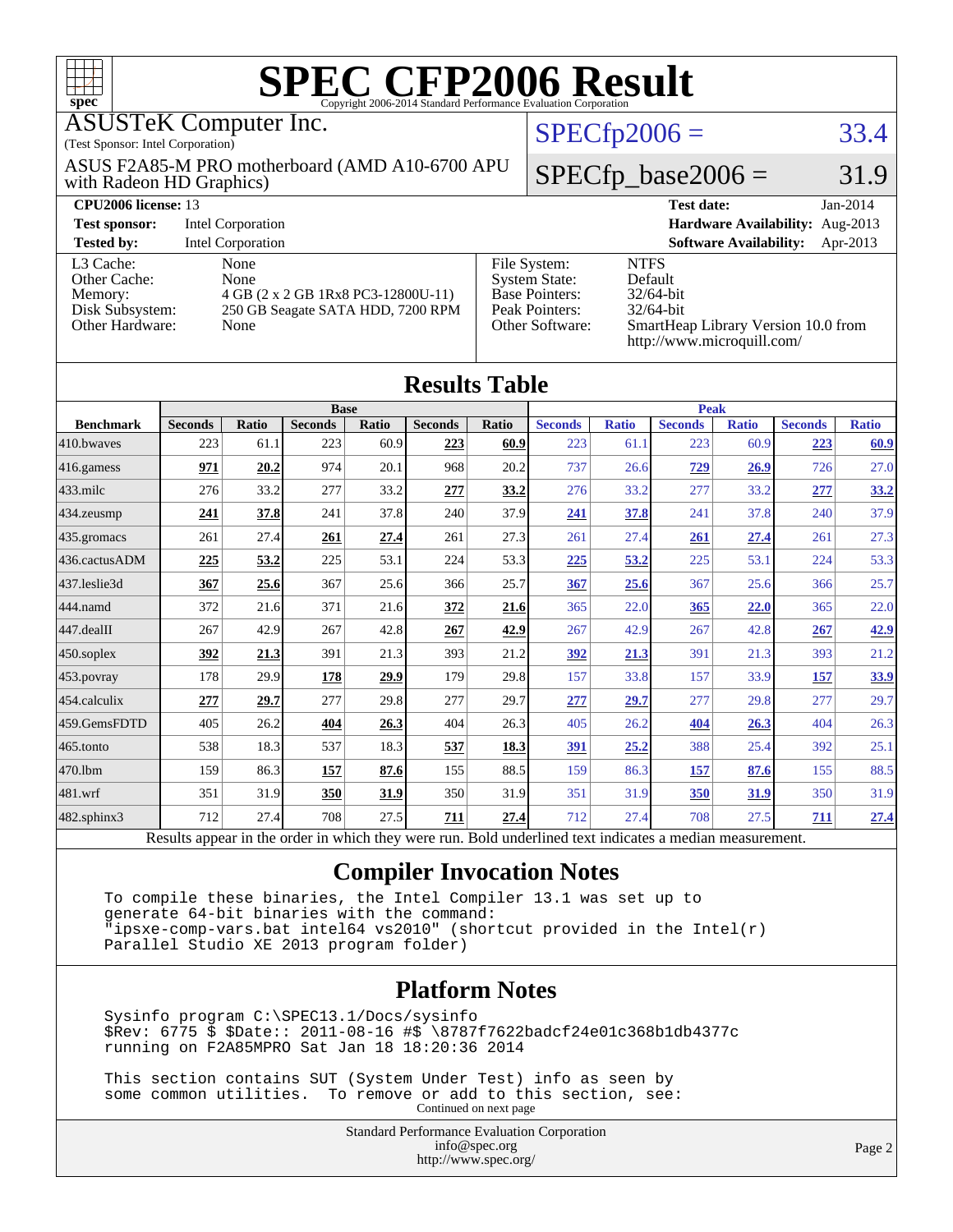

 OMP\_NUM\_THREADS set to number of processors cores KMP\_AFFINITY set to granularity=fine,scatter Binaries compiled on a system with 1x Intel Core i7-860 CPU + 8GB memory using Windows 7 Enterprise 64-bit

#### **[Base Compiler Invocation](http://www.spec.org/auto/cpu2006/Docs/result-fields.html#BaseCompilerInvocation)**

[C benchmarks](http://www.spec.org/auto/cpu2006/Docs/result-fields.html#Cbenchmarks): [icl -Qvc10](http://www.spec.org/cpu2006/results/res2014q3/cpu2006-20140630-30095.flags.html#user_CCbase_intel_icc_vc10_9607f3ecbcdf68042245f068e51b40c1) [-Qstd=c99](http://www.spec.org/cpu2006/results/res2014q3/cpu2006-20140630-30095.flags.html#user_CCbase_intel_compiler_c99_mode_1a3d110e3041b3ad4466830521bdad2a)

[C++ benchmarks:](http://www.spec.org/auto/cpu2006/Docs/result-fields.html#CXXbenchmarks) [icl -Qvc10](http://www.spec.org/cpu2006/results/res2014q3/cpu2006-20140630-30095.flags.html#user_CXXbase_intel_icc_vc10_9607f3ecbcdf68042245f068e51b40c1)

[Fortran benchmarks](http://www.spec.org/auto/cpu2006/Docs/result-fields.html#Fortranbenchmarks): [ifort](http://www.spec.org/cpu2006/results/res2014q3/cpu2006-20140630-30095.flags.html#user_FCbase_intel_ifort_8a5e5e06b19a251bdeaf8fdab5d62f20)

Continued on next page

Standard Performance Evaluation Corporation [info@spec.org](mailto:info@spec.org) <http://www.spec.org/>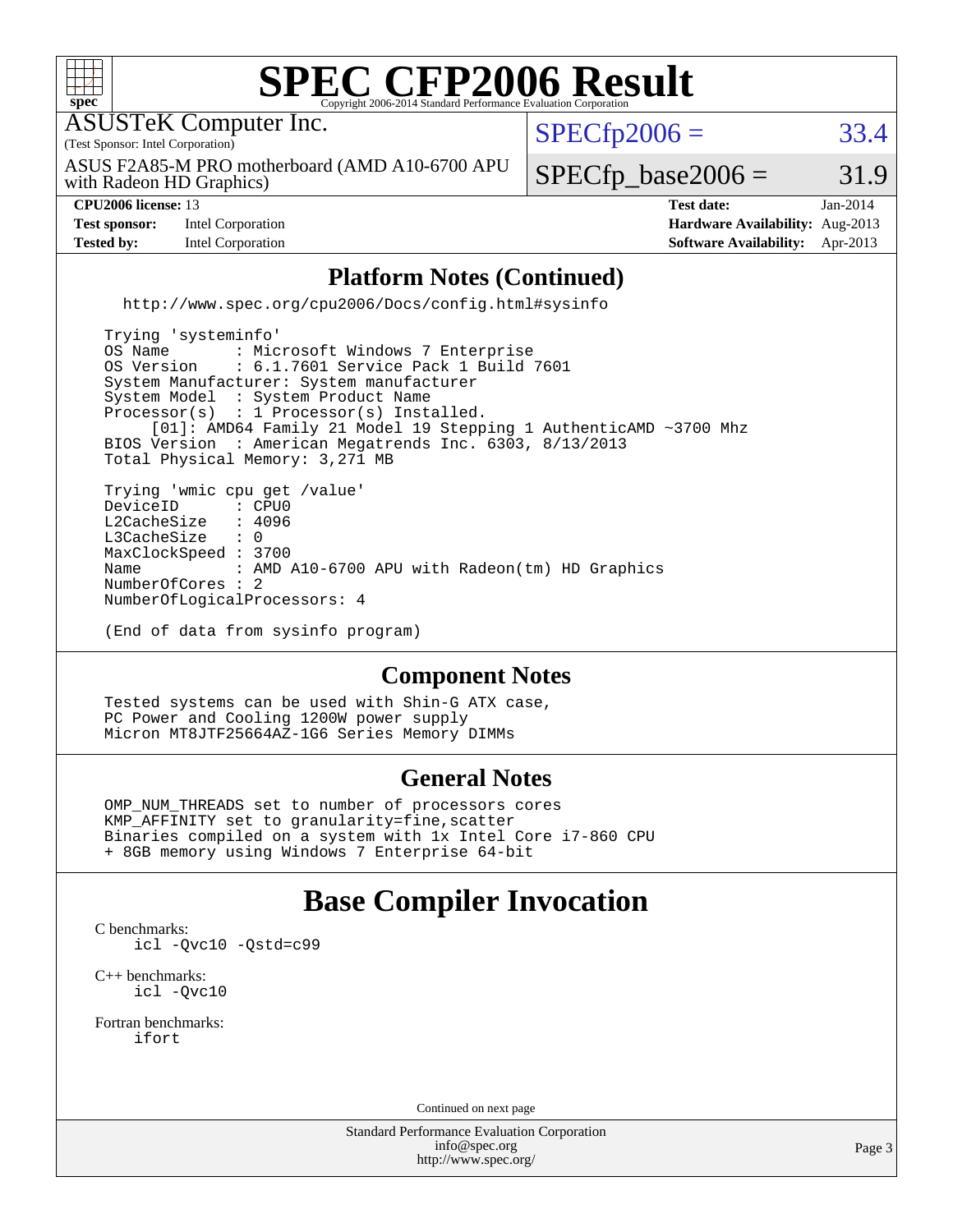

# **[SPEC CFP2006 Result](http://www.spec.org/auto/cpu2006/Docs/result-fields.html#SPECCFP2006Result)**

ASUSTeK Computer Inc.

(Test Sponsor: Intel Corporation)

with Radeon HD Graphics) ASUS F2A85-M PRO motherboard (AMD A10-6700 APU  $SPECTp2006 = 33.4$ 

 $SPECTp\_base2006 = 31.9$ 

**[Test sponsor:](http://www.spec.org/auto/cpu2006/Docs/result-fields.html#Testsponsor)** Intel Corporation **[Hardware Availability:](http://www.spec.org/auto/cpu2006/Docs/result-fields.html#HardwareAvailability)** Aug-2013

**[CPU2006 license:](http://www.spec.org/auto/cpu2006/Docs/result-fields.html#CPU2006license)** 13 **[Test date:](http://www.spec.org/auto/cpu2006/Docs/result-fields.html#Testdate)** Jan-2014 **[Tested by:](http://www.spec.org/auto/cpu2006/Docs/result-fields.html#Testedby)** Intel Corporation **[Software Availability:](http://www.spec.org/auto/cpu2006/Docs/result-fields.html#SoftwareAvailability)** Apr-2013

## **[Base Compiler Invocation \(Continued\)](http://www.spec.org/auto/cpu2006/Docs/result-fields.html#BaseCompilerInvocation)**

[Benchmarks using both Fortran and C](http://www.spec.org/auto/cpu2006/Docs/result-fields.html#BenchmarksusingbothFortranandC): [icl -Qvc10](http://www.spec.org/cpu2006/results/res2014q3/cpu2006-20140630-30095.flags.html#user_CC_FCbase_intel_icc_vc10_9607f3ecbcdf68042245f068e51b40c1) [-Qstd=c99](http://www.spec.org/cpu2006/results/res2014q3/cpu2006-20140630-30095.flags.html#user_CC_FCbase_intel_compiler_c99_mode_1a3d110e3041b3ad4466830521bdad2a) [ifort](http://www.spec.org/cpu2006/results/res2014q3/cpu2006-20140630-30095.flags.html#user_CC_FCbase_intel_ifort_8a5e5e06b19a251bdeaf8fdab5d62f20)

#### **[Base Portability Flags](http://www.spec.org/auto/cpu2006/Docs/result-fields.html#BasePortabilityFlags)**

 410.bwaves: [-DSPEC\\_CPU\\_P64](http://www.spec.org/cpu2006/results/res2014q3/cpu2006-20140630-30095.flags.html#suite_basePORTABILITY410_bwaves_DSPEC_CPU_P64) 416.gamess: [-DSPEC\\_CPU\\_P64](http://www.spec.org/cpu2006/results/res2014q3/cpu2006-20140630-30095.flags.html#suite_basePORTABILITY416_gamess_DSPEC_CPU_P64) 433.milc: [-DSPEC\\_CPU\\_P64](http://www.spec.org/cpu2006/results/res2014q3/cpu2006-20140630-30095.flags.html#suite_basePORTABILITY433_milc_DSPEC_CPU_P64) 434.zeusmp: [-DSPEC\\_CPU\\_P64](http://www.spec.org/cpu2006/results/res2014q3/cpu2006-20140630-30095.flags.html#suite_basePORTABILITY434_zeusmp_DSPEC_CPU_P64) 435.gromacs: [-DSPEC\\_CPU\\_P64](http://www.spec.org/cpu2006/results/res2014q3/cpu2006-20140630-30095.flags.html#suite_basePORTABILITY435_gromacs_DSPEC_CPU_P64) 436.cactusADM: [-DSPEC\\_CPU\\_P64](http://www.spec.org/cpu2006/results/res2014q3/cpu2006-20140630-30095.flags.html#suite_basePORTABILITY436_cactusADM_DSPEC_CPU_P64) [-names:lowercase](http://www.spec.org/cpu2006/results/res2014q3/cpu2006-20140630-30095.flags.html#user_baseFPORTABILITY436_cactusADM_lowercase_routine_name_fa09b8c93d90fdc7bf4c1a91694c3a84) [/assume:underscore](http://www.spec.org/cpu2006/results/res2014q3/cpu2006-20140630-30095.flags.html#user_baseFPORTABILITY436_cactusADM_add-underscore_to_routine_name_0c7c658d9e5eb8b86e282975775768a4) 437.leslie3d: [-DSPEC\\_CPU\\_P64](http://www.spec.org/cpu2006/results/res2014q3/cpu2006-20140630-30095.flags.html#suite_basePORTABILITY437_leslie3d_DSPEC_CPU_P64) 444.namd: [-DSPEC\\_CPU\\_P64](http://www.spec.org/cpu2006/results/res2014q3/cpu2006-20140630-30095.flags.html#suite_basePORTABILITY444_namd_DSPEC_CPU_P64) [/TP](http://www.spec.org/cpu2006/results/res2014q3/cpu2006-20140630-30095.flags.html#user_baseCXXPORTABILITY444_namd_assume_cplusplus_sources_73f79b6e94f79d415caf1b69b30a60d8) 447.dealII: [-DSPEC\\_CPU\\_P64](http://www.spec.org/cpu2006/results/res2014q3/cpu2006-20140630-30095.flags.html#suite_basePORTABILITY447_dealII_DSPEC_CPU_P64) [-DDEAL\\_II\\_MEMBER\\_VAR\\_SPECIALIZATION\\_BUG](http://www.spec.org/cpu2006/results/res2014q3/cpu2006-20140630-30095.flags.html#b447.dealII_baseCXXPORTABILITY_DDEAL_II_MEMBER_VAR_SPECIALIZATION_BUG) [-Qoption,cpp,--ms\\_incompat\\_treatment\\_of\\_commas\\_in\\_macros](http://www.spec.org/cpu2006/results/res2014q3/cpu2006-20140630-30095.flags.html#user_baseCXXPORTABILITY447_dealII_workaround_for_incompat_commas_in_macros_371e7208d1728f07541b35505d65f89c) 450.soplex: [-DSPEC\\_CPU\\_P64](http://www.spec.org/cpu2006/results/res2014q3/cpu2006-20140630-30095.flags.html#suite_basePORTABILITY450_soplex_DSPEC_CPU_P64) 453.povray: [-DSPEC\\_CPU\\_P64](http://www.spec.org/cpu2006/results/res2014q3/cpu2006-20140630-30095.flags.html#suite_basePORTABILITY453_povray_DSPEC_CPU_P64) [-DSPEC\\_CPU\\_NEED\\_INVHYP](http://www.spec.org/cpu2006/results/res2014q3/cpu2006-20140630-30095.flags.html#b453.povray_baseCXXPORTABILITY_DSPEC_CPU_NEED_INVHYP) [-DNEED\\_INVHYP](http://www.spec.org/cpu2006/results/res2014q3/cpu2006-20140630-30095.flags.html#b453.povray_baseCXXPORTABILITY_DNEED_INVHYP) 454.calculix: [-DSPEC\\_CPU\\_P64](http://www.spec.org/cpu2006/results/res2014q3/cpu2006-20140630-30095.flags.html#suite_basePORTABILITY454_calculix_DSPEC_CPU_P64) [-DSPEC\\_CPU\\_NOZMODIFIER](http://www.spec.org/cpu2006/results/res2014q3/cpu2006-20140630-30095.flags.html#b454.calculix_baseCPORTABILITY_DSPEC_CPU_NOZMODIFIER) [-names:lowercase](http://www.spec.org/cpu2006/results/res2014q3/cpu2006-20140630-30095.flags.html#user_baseFPORTABILITY454_calculix_lowercase_routine_name_fa09b8c93d90fdc7bf4c1a91694c3a84) 459.GemsFDTD: [-DSPEC\\_CPU\\_P64](http://www.spec.org/cpu2006/results/res2014q3/cpu2006-20140630-30095.flags.html#suite_basePORTABILITY459_GemsFDTD_DSPEC_CPU_P64) 465.tonto: [-DSPEC\\_CPU\\_P64](http://www.spec.org/cpu2006/results/res2014q3/cpu2006-20140630-30095.flags.html#suite_basePORTABILITY465_tonto_DSPEC_CPU_P64) 470.lbm: [-DSPEC\\_CPU\\_P64](http://www.spec.org/cpu2006/results/res2014q3/cpu2006-20140630-30095.flags.html#suite_basePORTABILITY470_lbm_DSPEC_CPU_P64) 481.wrf: [-DSPEC\\_CPU\\_P64](http://www.spec.org/cpu2006/results/res2014q3/cpu2006-20140630-30095.flags.html#suite_basePORTABILITY481_wrf_DSPEC_CPU_P64) [-DSPEC\\_CPU\\_WINDOWS\\_ICL](http://www.spec.org/cpu2006/results/res2014q3/cpu2006-20140630-30095.flags.html#b481.wrf_baseCPORTABILITY_DSPEC_CPU_WINDOWS_ICL) 482.sphinx3: [-DSPEC\\_CPU\\_P64](http://www.spec.org/cpu2006/results/res2014q3/cpu2006-20140630-30095.flags.html#suite_basePORTABILITY482_sphinx3_DSPEC_CPU_P64)

#### **[Base Optimization Flags](http://www.spec.org/auto/cpu2006/Docs/result-fields.html#BaseOptimizationFlags)**

[C benchmarks](http://www.spec.org/auto/cpu2006/Docs/result-fields.html#Cbenchmarks):

[/arch:AVX](http://www.spec.org/cpu2006/results/res2014q3/cpu2006-20140630-30095.flags.html#user_CCbase_f-archAVX_e8ab52e15dc7c67e0682fc680b79ed94) [-Qipo](http://www.spec.org/cpu2006/results/res2014q3/cpu2006-20140630-30095.flags.html#user_CCbase_f-Qipo) [-O3](http://www.spec.org/cpu2006/results/res2014q3/cpu2006-20140630-30095.flags.html#user_CCbase_f-O3) [-Qprec-div-](http://www.spec.org/cpu2006/results/res2014q3/cpu2006-20140630-30095.flags.html#user_CCbase_f-Qprec-div-) [-Qparallel](http://www.spec.org/cpu2006/results/res2014q3/cpu2006-20140630-30095.flags.html#user_CCbase_f-Qparallel) [-Qansi-alias](http://www.spec.org/cpu2006/results/res2014q3/cpu2006-20140630-30095.flags.html#user_CCbase_f-Qansi-alias) [-Qopt-prefetch](http://www.spec.org/cpu2006/results/res2014q3/cpu2006-20140630-30095.flags.html#user_CCbase_f-Qprefetch_37c211608666b9dff9380561f602f0a8) [-Qauto-ilp32](http://www.spec.org/cpu2006/results/res2014q3/cpu2006-20140630-30095.flags.html#user_CCbase_f-Qauto-ilp32) [/F1000000000](http://www.spec.org/cpu2006/results/res2014q3/cpu2006-20140630-30095.flags.html#user_CCbase_set_stack_space_25d7749c1988d91b7f93afbc0ec53727)

[C++ benchmarks:](http://www.spec.org/auto/cpu2006/Docs/result-fields.html#CXXbenchmarks)

[/arch:AVX](http://www.spec.org/cpu2006/results/res2014q3/cpu2006-20140630-30095.flags.html#user_CXXbase_f-archAVX_e8ab52e15dc7c67e0682fc680b79ed94) [-Qipo](http://www.spec.org/cpu2006/results/res2014q3/cpu2006-20140630-30095.flags.html#user_CXXbase_f-Qipo) [-O3](http://www.spec.org/cpu2006/results/res2014q3/cpu2006-20140630-30095.flags.html#user_CXXbase_f-O3) [-Qprec-div-](http://www.spec.org/cpu2006/results/res2014q3/cpu2006-20140630-30095.flags.html#user_CXXbase_f-Qprec-div-) [-Qparallel](http://www.spec.org/cpu2006/results/res2014q3/cpu2006-20140630-30095.flags.html#user_CXXbase_f-Qparallel) [-Qansi-alias](http://www.spec.org/cpu2006/results/res2014q3/cpu2006-20140630-30095.flags.html#user_CXXbase_f-Qansi-alias) [-Qopt-prefetch](http://www.spec.org/cpu2006/results/res2014q3/cpu2006-20140630-30095.flags.html#user_CXXbase_f-Qprefetch_37c211608666b9dff9380561f602f0a8) [-Qcxx-features](http://www.spec.org/cpu2006/results/res2014q3/cpu2006-20140630-30095.flags.html#user_CXXbase_f-Qcxx_features_dbf36c8a6dba956e22f1645e4dcd4d98) [-Qauto-ilp32](http://www.spec.org/cpu2006/results/res2014q3/cpu2006-20140630-30095.flags.html#user_CXXbase_f-Qauto-ilp32) [/F1000000000](http://www.spec.org/cpu2006/results/res2014q3/cpu2006-20140630-30095.flags.html#user_CXXbase_set_stack_space_25d7749c1988d91b7f93afbc0ec53727) [shlW64M.lib](http://www.spec.org/cpu2006/results/res2014q3/cpu2006-20140630-30095.flags.html#user_CXXbase_SmartHeap64_c4f7f76711bdf8c0633a5c1edf6e5396)  [-link /FORCE:MULTIPLE](http://www.spec.org/cpu2006/results/res2014q3/cpu2006-20140630-30095.flags.html#user_CXXbase_link_force_multiple2_070fe330869edf77077b841074b8b0b6)

[Fortran benchmarks](http://www.spec.org/auto/cpu2006/Docs/result-fields.html#Fortranbenchmarks):

[/arch:AVX](http://www.spec.org/cpu2006/results/res2014q3/cpu2006-20140630-30095.flags.html#user_FCbase_f-archAVX_e8ab52e15dc7c67e0682fc680b79ed94) [-Qipo](http://www.spec.org/cpu2006/results/res2014q3/cpu2006-20140630-30095.flags.html#user_FCbase_f-Qipo) [-O3](http://www.spec.org/cpu2006/results/res2014q3/cpu2006-20140630-30095.flags.html#user_FCbase_f-O3) [-Qprec-div-](http://www.spec.org/cpu2006/results/res2014q3/cpu2006-20140630-30095.flags.html#user_FCbase_f-Qprec-div-) [-Qparallel](http://www.spec.org/cpu2006/results/res2014q3/cpu2006-20140630-30095.flags.html#user_FCbase_f-Qparallel) [-Qansi-alias](http://www.spec.org/cpu2006/results/res2014q3/cpu2006-20140630-30095.flags.html#user_FCbase_f-Qansi-alias) [-Qopt-prefetch](http://www.spec.org/cpu2006/results/res2014q3/cpu2006-20140630-30095.flags.html#user_FCbase_f-Qprefetch_37c211608666b9dff9380561f602f0a8) [/F1000000000](http://www.spec.org/cpu2006/results/res2014q3/cpu2006-20140630-30095.flags.html#user_FCbase_set_stack_space_25d7749c1988d91b7f93afbc0ec53727)

[Benchmarks using both Fortran and C](http://www.spec.org/auto/cpu2006/Docs/result-fields.html#BenchmarksusingbothFortranandC):

[/arch:AVX](http://www.spec.org/cpu2006/results/res2014q3/cpu2006-20140630-30095.flags.html#user_CC_FCbase_f-archAVX_e8ab52e15dc7c67e0682fc680b79ed94) [-Qipo](http://www.spec.org/cpu2006/results/res2014q3/cpu2006-20140630-30095.flags.html#user_CC_FCbase_f-Qipo) [-O3](http://www.spec.org/cpu2006/results/res2014q3/cpu2006-20140630-30095.flags.html#user_CC_FCbase_f-O3) [-Qprec-div-](http://www.spec.org/cpu2006/results/res2014q3/cpu2006-20140630-30095.flags.html#user_CC_FCbase_f-Qprec-div-) [-Qparallel](http://www.spec.org/cpu2006/results/res2014q3/cpu2006-20140630-30095.flags.html#user_CC_FCbase_f-Qparallel) [-Qansi-alias](http://www.spec.org/cpu2006/results/res2014q3/cpu2006-20140630-30095.flags.html#user_CC_FCbase_f-Qansi-alias) [-Qopt-prefetch](http://www.spec.org/cpu2006/results/res2014q3/cpu2006-20140630-30095.flags.html#user_CC_FCbase_f-Qprefetch_37c211608666b9dff9380561f602f0a8) [-Qauto-ilp32](http://www.spec.org/cpu2006/results/res2014q3/cpu2006-20140630-30095.flags.html#user_CC_FCbase_f-Qauto-ilp32) [/F1000000000](http://www.spec.org/cpu2006/results/res2014q3/cpu2006-20140630-30095.flags.html#user_CC_FCbase_set_stack_space_25d7749c1988d91b7f93afbc0ec53727)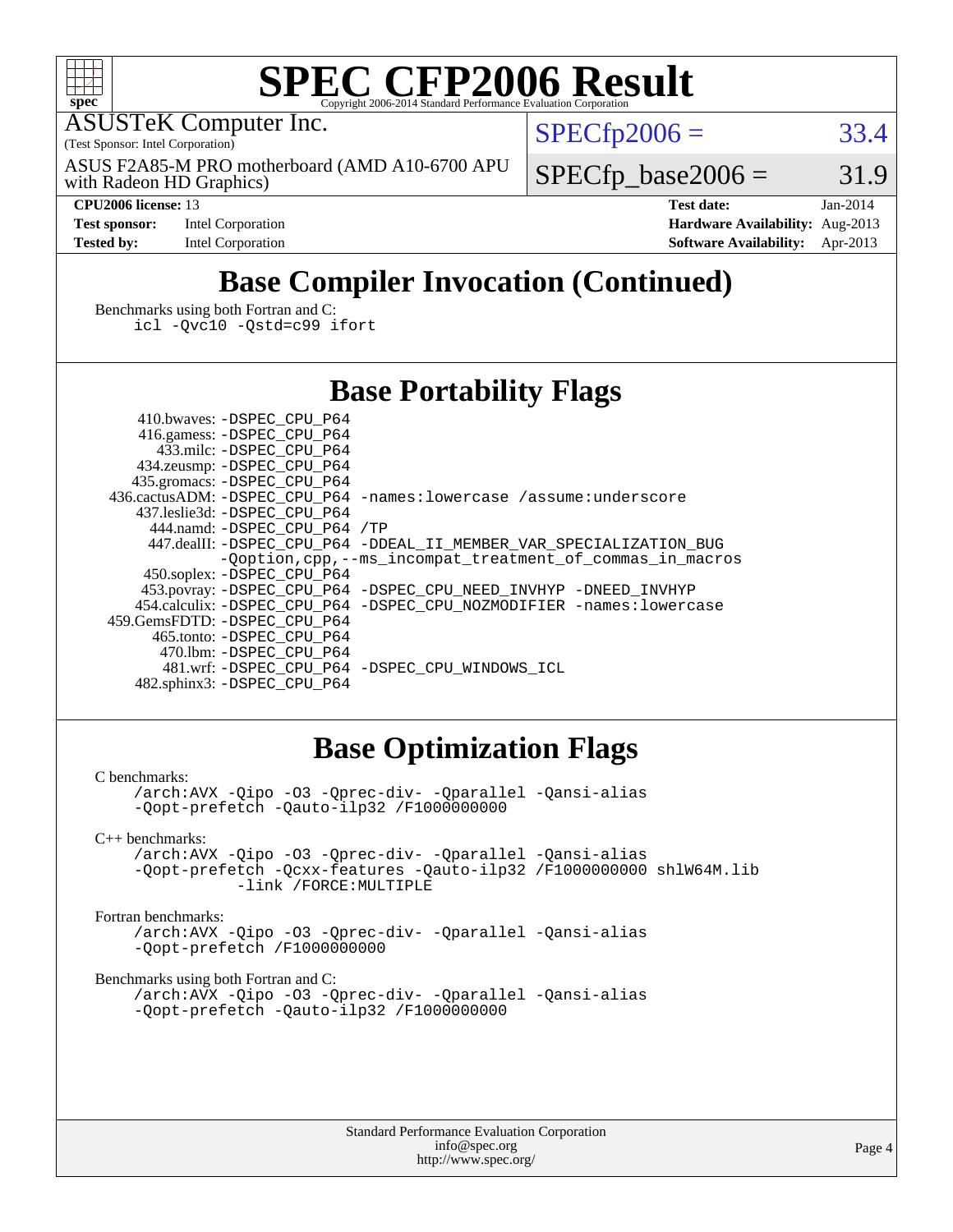

# **[SPEC CFP2006 Result](http://www.spec.org/auto/cpu2006/Docs/result-fields.html#SPECCFP2006Result)**

ASUSTeK Computer Inc.

(Test Sponsor: Intel Corporation)

with Radeon HD Graphics) ASUS F2A85-M PRO motherboard (AMD A10-6700 APU

**[Test sponsor:](http://www.spec.org/auto/cpu2006/Docs/result-fields.html#Testsponsor)** Intel Corporation **[Hardware Availability:](http://www.spec.org/auto/cpu2006/Docs/result-fields.html#HardwareAvailability)** Aug-2013

 $SPECTp2006 = 33.4$ 

 $SPECTp\_base2006 = 31.9$ 

**[CPU2006 license:](http://www.spec.org/auto/cpu2006/Docs/result-fields.html#CPU2006license)** 13 **[Test date:](http://www.spec.org/auto/cpu2006/Docs/result-fields.html#Testdate)** Jan-2014 **[Tested by:](http://www.spec.org/auto/cpu2006/Docs/result-fields.html#Testedby)** Intel Corporation **[Software Availability:](http://www.spec.org/auto/cpu2006/Docs/result-fields.html#SoftwareAvailability)** Apr-2013

### **[Peak Compiler Invocation](http://www.spec.org/auto/cpu2006/Docs/result-fields.html#PeakCompilerInvocation)**

[C benchmarks](http://www.spec.org/auto/cpu2006/Docs/result-fields.html#Cbenchmarks): [icl -Qvc10](http://www.spec.org/cpu2006/results/res2014q3/cpu2006-20140630-30095.flags.html#user_CCpeak_intel_icc_vc10_9607f3ecbcdf68042245f068e51b40c1) [-Qstd=c99](http://www.spec.org/cpu2006/results/res2014q3/cpu2006-20140630-30095.flags.html#user_CCpeak_intel_compiler_c99_mode_1a3d110e3041b3ad4466830521bdad2a)

[C++ benchmarks:](http://www.spec.org/auto/cpu2006/Docs/result-fields.html#CXXbenchmarks) [icl -Qvc10](http://www.spec.org/cpu2006/results/res2014q3/cpu2006-20140630-30095.flags.html#user_CXXpeak_intel_icc_vc10_9607f3ecbcdf68042245f068e51b40c1)

[Fortran benchmarks](http://www.spec.org/auto/cpu2006/Docs/result-fields.html#Fortranbenchmarks): [ifort](http://www.spec.org/cpu2006/results/res2014q3/cpu2006-20140630-30095.flags.html#user_FCpeak_intel_ifort_8a5e5e06b19a251bdeaf8fdab5d62f20)

[Benchmarks using both Fortran and C](http://www.spec.org/auto/cpu2006/Docs/result-fields.html#BenchmarksusingbothFortranandC): [icl -Qvc10](http://www.spec.org/cpu2006/results/res2014q3/cpu2006-20140630-30095.flags.html#user_CC_FCpeak_intel_icc_vc10_9607f3ecbcdf68042245f068e51b40c1) [-Qstd=c99](http://www.spec.org/cpu2006/results/res2014q3/cpu2006-20140630-30095.flags.html#user_CC_FCpeak_intel_compiler_c99_mode_1a3d110e3041b3ad4466830521bdad2a) [ifort](http://www.spec.org/cpu2006/results/res2014q3/cpu2006-20140630-30095.flags.html#user_CC_FCpeak_intel_ifort_8a5e5e06b19a251bdeaf8fdab5d62f20)

#### **[Peak Portability Flags](http://www.spec.org/auto/cpu2006/Docs/result-fields.html#PeakPortabilityFlags)**

Same as Base Portability Flags

### **[Peak Optimization Flags](http://www.spec.org/auto/cpu2006/Docs/result-fields.html#PeakOptimizationFlags)**

[C benchmarks](http://www.spec.org/auto/cpu2006/Docs/result-fields.html#Cbenchmarks):

 433.milc: basepeak = yes  $470$ .lbm: basepeak = yes  $482$ .sphinx3: basepeak = yes

#### [C++ benchmarks:](http://www.spec.org/auto/cpu2006/Docs/result-fields.html#CXXbenchmarks)

 444.namd: [/arch:AVX](http://www.spec.org/cpu2006/results/res2014q3/cpu2006-20140630-30095.flags.html#user_peakPASS2_CXXFLAGSPASS2_LDFLAGS444_namd_f-archAVX_e8ab52e15dc7c67e0682fc680b79ed94)(pass 2) [-Qprof\\_gen](http://www.spec.org/cpu2006/results/res2014q3/cpu2006-20140630-30095.flags.html#user_peakPASS1_CXXFLAGSPASS1_LDFLAGS444_namd_Qprof_gen)(pass 1) [-Qprof\\_use](http://www.spec.org/cpu2006/results/res2014q3/cpu2006-20140630-30095.flags.html#user_peakPASS2_CXXFLAGSPASS2_LDFLAGS444_namd_Qprof_use)(pass 2) [-Qipo](http://www.spec.org/cpu2006/results/res2014q3/cpu2006-20140630-30095.flags.html#user_peakOPTIMIZE444_namd_f-Qipo) [-O3](http://www.spec.org/cpu2006/results/res2014q3/cpu2006-20140630-30095.flags.html#user_peakOPTIMIZE444_namd_f-O3) [-Qprec-div-](http://www.spec.org/cpu2006/results/res2014q3/cpu2006-20140630-30095.flags.html#user_peakOPTIMIZE444_namd_f-Qprec-div-) [-Oa](http://www.spec.org/cpu2006/results/res2014q3/cpu2006-20140630-30095.flags.html#user_peakOPTIMIZE444_namd_f-Oa) [-Qauto-ilp32](http://www.spec.org/cpu2006/results/res2014q3/cpu2006-20140630-30095.flags.html#user_peakCXXOPTIMIZE444_namd_f-Qauto-ilp32) [/F1000000000](http://www.spec.org/cpu2006/results/res2014q3/cpu2006-20140630-30095.flags.html#user_peakEXTRA_LDFLAGS444_namd_set_stack_space_25d7749c1988d91b7f93afbc0ec53727) -link /FORCE: MULTIPLE

447.dealII: basepeak = yes

 $450$ .soplex: basepeak = yes

 453.povray: [/arch:AVX](http://www.spec.org/cpu2006/results/res2014q3/cpu2006-20140630-30095.flags.html#user_peakPASS2_CXXFLAGSPASS2_LDFLAGS453_povray_f-archAVX_e8ab52e15dc7c67e0682fc680b79ed94)(pass 2) [-Qprof\\_gen](http://www.spec.org/cpu2006/results/res2014q3/cpu2006-20140630-30095.flags.html#user_peakPASS1_CXXFLAGSPASS1_LDFLAGS453_povray_Qprof_gen)(pass 1) [-Qprof\\_use](http://www.spec.org/cpu2006/results/res2014q3/cpu2006-20140630-30095.flags.html#user_peakPASS2_CXXFLAGSPASS2_LDFLAGS453_povray_Qprof_use)(pass 2) [-Qipo](http://www.spec.org/cpu2006/results/res2014q3/cpu2006-20140630-30095.flags.html#user_peakOPTIMIZE453_povray_f-Qipo) [-O3](http://www.spec.org/cpu2006/results/res2014q3/cpu2006-20140630-30095.flags.html#user_peakOPTIMIZE453_povray_f-O3) [-Qprec-div-](http://www.spec.org/cpu2006/results/res2014q3/cpu2006-20140630-30095.flags.html#user_peakOPTIMIZE453_povray_f-Qprec-div-) [-Qunroll4](http://www.spec.org/cpu2006/results/res2014q3/cpu2006-20140630-30095.flags.html#user_peakOPTIMIZE453_povray_f-Qunroll_013b1c0ea3aa84ef2c65e488bcc3d968) [-Qansi-alias](http://www.spec.org/cpu2006/results/res2014q3/cpu2006-20140630-30095.flags.html#user_peakOPTIMIZE453_povray_f-Qansi-alias) [-Qauto-ilp32](http://www.spec.org/cpu2006/results/res2014q3/cpu2006-20140630-30095.flags.html#user_peakCXXOPTIMIZE453_povray_f-Qauto-ilp32) [/F1000000000](http://www.spec.org/cpu2006/results/res2014q3/cpu2006-20140630-30095.flags.html#user_peakEXTRA_LDFLAGS453_povray_set_stack_space_25d7749c1988d91b7f93afbc0ec53727) [shlW64M.lib](http://www.spec.org/cpu2006/results/res2014q3/cpu2006-20140630-30095.flags.html#user_peakEXTRA_LIBS453_povray_SmartHeap64_c4f7f76711bdf8c0633a5c1edf6e5396)

[Fortran benchmarks](http://www.spec.org/auto/cpu2006/Docs/result-fields.html#Fortranbenchmarks):

 $410.bwaves: basepeak = yes$  416.gamess: [/arch:AVX](http://www.spec.org/cpu2006/results/res2014q3/cpu2006-20140630-30095.flags.html#user_peakPASS2_FFLAGSPASS2_LDFLAGS416_gamess_f-archAVX_e8ab52e15dc7c67e0682fc680b79ed94)(pass 2) [-Qprof\\_gen](http://www.spec.org/cpu2006/results/res2014q3/cpu2006-20140630-30095.flags.html#user_peakPASS1_FFLAGSPASS1_LDFLAGS416_gamess_Qprof_gen)(pass 1) [-Qprof\\_use](http://www.spec.org/cpu2006/results/res2014q3/cpu2006-20140630-30095.flags.html#user_peakPASS2_FFLAGSPASS2_LDFLAGS416_gamess_Qprof_use)(pass 2) [-Qipo](http://www.spec.org/cpu2006/results/res2014q3/cpu2006-20140630-30095.flags.html#user_peakOPTIMIZE416_gamess_f-Qipo) [-O3](http://www.spec.org/cpu2006/results/res2014q3/cpu2006-20140630-30095.flags.html#user_peakOPTIMIZE416_gamess_f-O3) [-Qprec-div-](http://www.spec.org/cpu2006/results/res2014q3/cpu2006-20140630-30095.flags.html#user_peakOPTIMIZE416_gamess_f-Qprec-div-) [-Qunroll2](http://www.spec.org/cpu2006/results/res2014q3/cpu2006-20140630-30095.flags.html#user_peakOPTIMIZE416_gamess_f-Qunroll_1d9456aa650e77fc2a0cf43cef3fa08c) [-Ob0](http://www.spec.org/cpu2006/results/res2014q3/cpu2006-20140630-30095.flags.html#user_peakOPTIMIZE416_gamess_f-Ob_n_fbe6f6428adb7d4b74b1e99bb2444c2d) [-Qansi-alias](http://www.spec.org/cpu2006/results/res2014q3/cpu2006-20140630-30095.flags.html#user_peakOPTIMIZE416_gamess_f-Qansi-alias) [-Qscalar-rep-](http://www.spec.org/cpu2006/results/res2014q3/cpu2006-20140630-30095.flags.html#user_peakOPTIMIZE416_gamess_f-Qscalar-rep_02cb9e11a5340d80ab3062d84e5dfb2e) [/F1000000000](http://www.spec.org/cpu2006/results/res2014q3/cpu2006-20140630-30095.flags.html#user_peakEXTRA_LDFLAGS416_gamess_set_stack_space_25d7749c1988d91b7f93afbc0ec53727) Continued on next page

> Standard Performance Evaluation Corporation [info@spec.org](mailto:info@spec.org) <http://www.spec.org/>